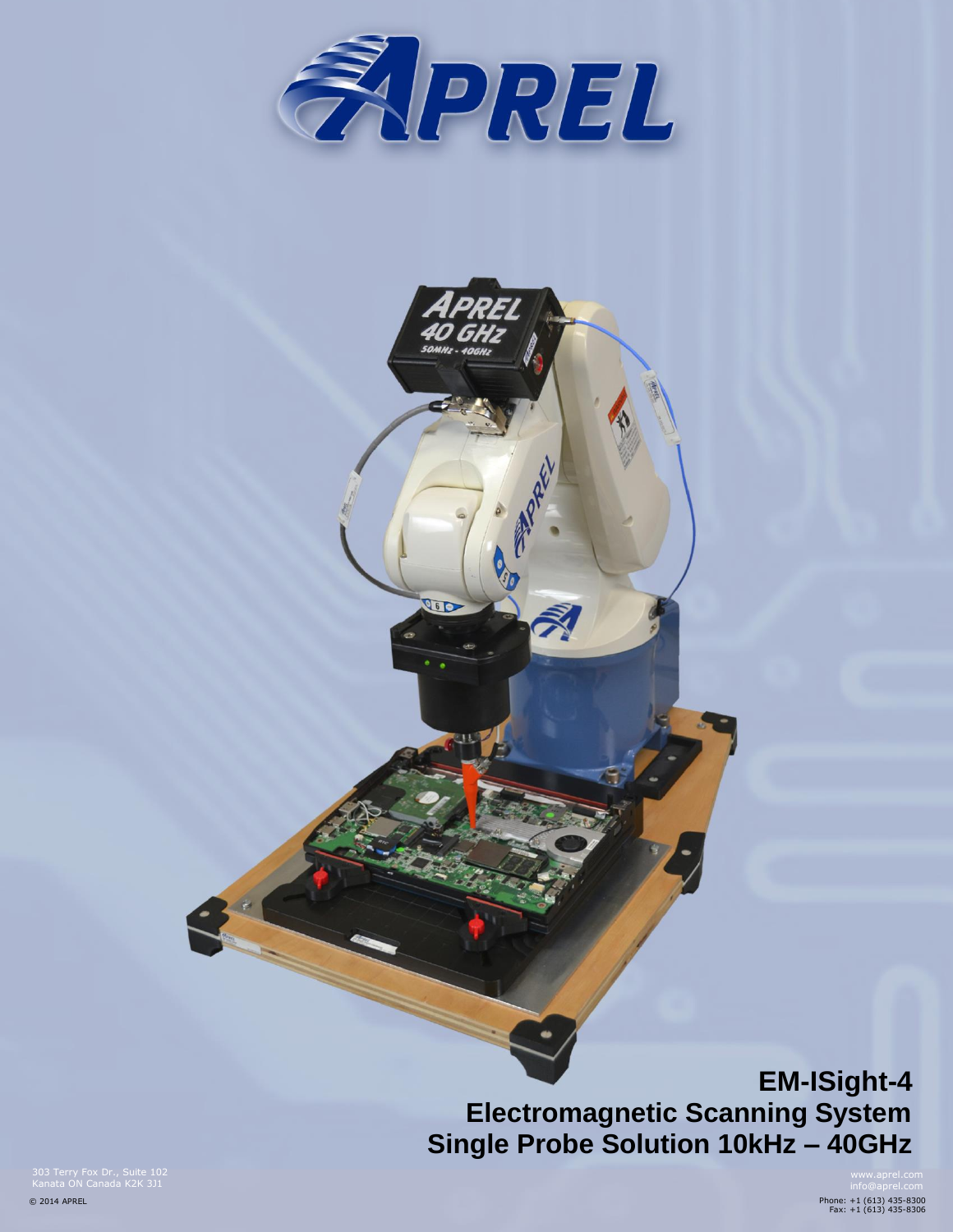

EM-ISight is the first fully flexible EMI/EMC measurement system built on 5 or 6 axis articulated robots designed to support multiple applications and industries including networking, automotive, integrated circuits, aviation, military, and consumer products. Used as a compliance system for IEC-61967-1-6 or a pre-compliance / development tool, the abundance of features meet most requirements for research, design and analytical needs. Custom applications can be developed by the user for EM-ISight allowing for a complete customized test platform. The footprint of the system means that it can be introduced to most measurement environments with multiple frequency range and robot sizes to choose from. The system can be housed in the optional mobile shield, and has an assessed noise floor (sensitivity) of below -139 dBm\* when used with high end spectrum analyzers.

EM-ISight is an affordable and easy to use system with great return on investment when using the Far Field Approximation (FFA) module. It is a

true alternative to costly pre-compliance EMC chambers which have high maintenance costs and use significant floor space. Integration of high end Low Noise Amplifiers at the core of the transmission line yield low insertion loss and high unwanted field rejection of better than 25dBm. Easy setup for measurement profiles (less than 60 seconds) using the optional camera and touch detection allow complex topologies of a PCB to be taught in real time.

Integration of 6 axis robots allows for measurements in traditional Cartesian or advanced Horizontal plains. Users can utilize a measurement frequency span of 10 kHz to 40 GHz using our proprietary single probe solution.

## **Applicable Standards**

IEC-61967-1-6 VCCI/CISPR 22/FCC Pt 15/22 EN55022 CISPR 12/FCC Pt 18/EN55011/ EN60555/VDE0871 EN55024/EN6100-6-4/GR-1089-CORE ITU-T/ETS300/ IEC-6100-3

## **Supported Spectrum Analyzers**

**Tektronix** Keysight/Agilent Anritsu Rhode and Schwartz \*@1600MHz

# **Applications**

Integrated Circuit/Printed Circuit Board Wireless modules De-Sense testing (receiver circuits) Medical devices Automotive and aviation Electronic device emissions Pre-Compliance testing (emissions/susceptibility) Quality control/audit Consumer products cell phone/computer devices Susceptibility / ESD



**NOTE: Signal generator, spectrum analyzer is customer supplied.**

**Some applications require additional upgrades from a standard package spectrum analyzer; please confirm spectrum analyzer compatibility with APREL.**

Subject to change without notice E&OE

www.aprel.com info@aprel.com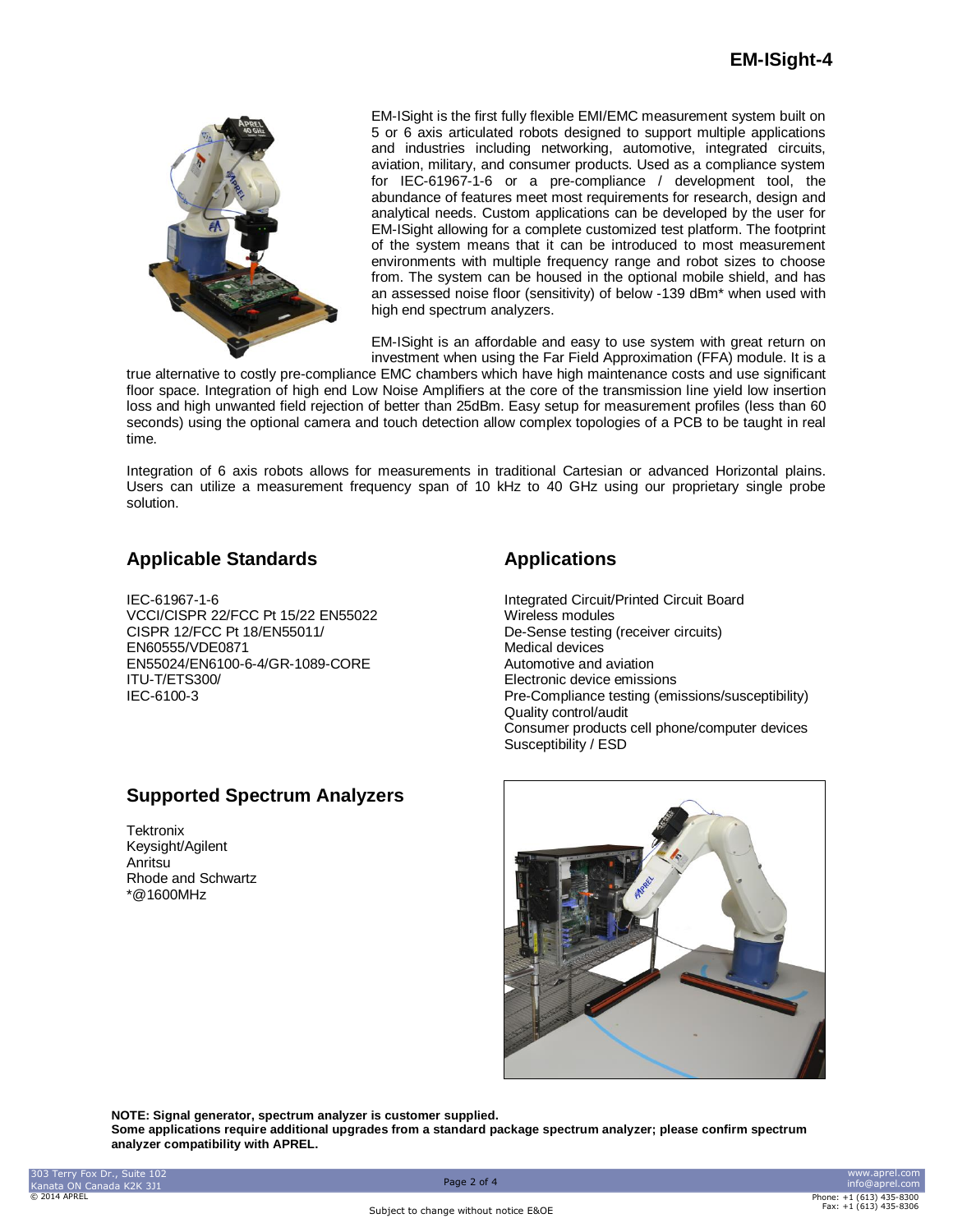



 **FFA Tiled Volumes with 4D Plot with Interpolated Hotspot Markers Grid and 3D Hotspot Marker**

## **System Highlights**

- Single probe solution from 10kHz to 40GHz
- X/Y/Z scan areas of 300/600/1,000 mm dependent on system
- High resolution scan (>0.02mm)
- Coarse scan with dynamic peak search function
- Real-time topology analysis using dynamic touch detection
- Z height distance from 0.05mm up to 300/600/1,000mm dependent on system
- 4D Measurements of DUT by integrating X/Y/Z & Phi
- Field distribution presented in 2D, 3D or 4D plotting with quick snap image processing @ 2.2µm
- Source direction plots (vector)
- Customizable reports based on user requirements automatically exported to MS Word
- Delta plot measurement function (compare before/after measurements)
- Frequency distribution plots based on span and trace with added limit lines
- AVI export function for real-time visualization of field and frequency distribution
- Advanced measurement functions, single point analysis, quick check, free move and point delta
- Micro Strip Line 10kHz to 6GHz, 6GHz to 40GHz (included)
- Quick scan setup using Optional robot mounted vision camera with 2.2µm pixel size and auto zoom

#### **40GHz Applications**

High-speed Either Net IC High-speed connectors and IO interfaces 10GB Ethernet Optical Transceivers

#### **Third Harmonic analysis (up to 10th harmonic or 40GHz)**

- HDMI
- 3G/4G/LTE AWS/BRS/ABS
- 802.11abgn
- 802.11ac
- USB 3.0
- Intel CPU i7 965 Extreme
- AMD A8-38xx
- Optical Transceivers 10GBd
- LTE Chipset
- Frequency Multipliers



**Custom mobile shields available for purchase with EM-ISight Systems**

#### **Optional Accessories/Software**

Mobile Shield for isolation of ambient sources (-145dBm >700MHz) E-Field Antenna Probe Dual Stage Low Noise Amplifiers DC to 40GHz FFA Far Field Approximation Software USA Ubiquitous Server Application Robot mounted vision camera with 2.2µm pixel size and auto zoom ESD/Susceptibility Test Suite (available winter 2015)

www.aprel.com info@aprel.com